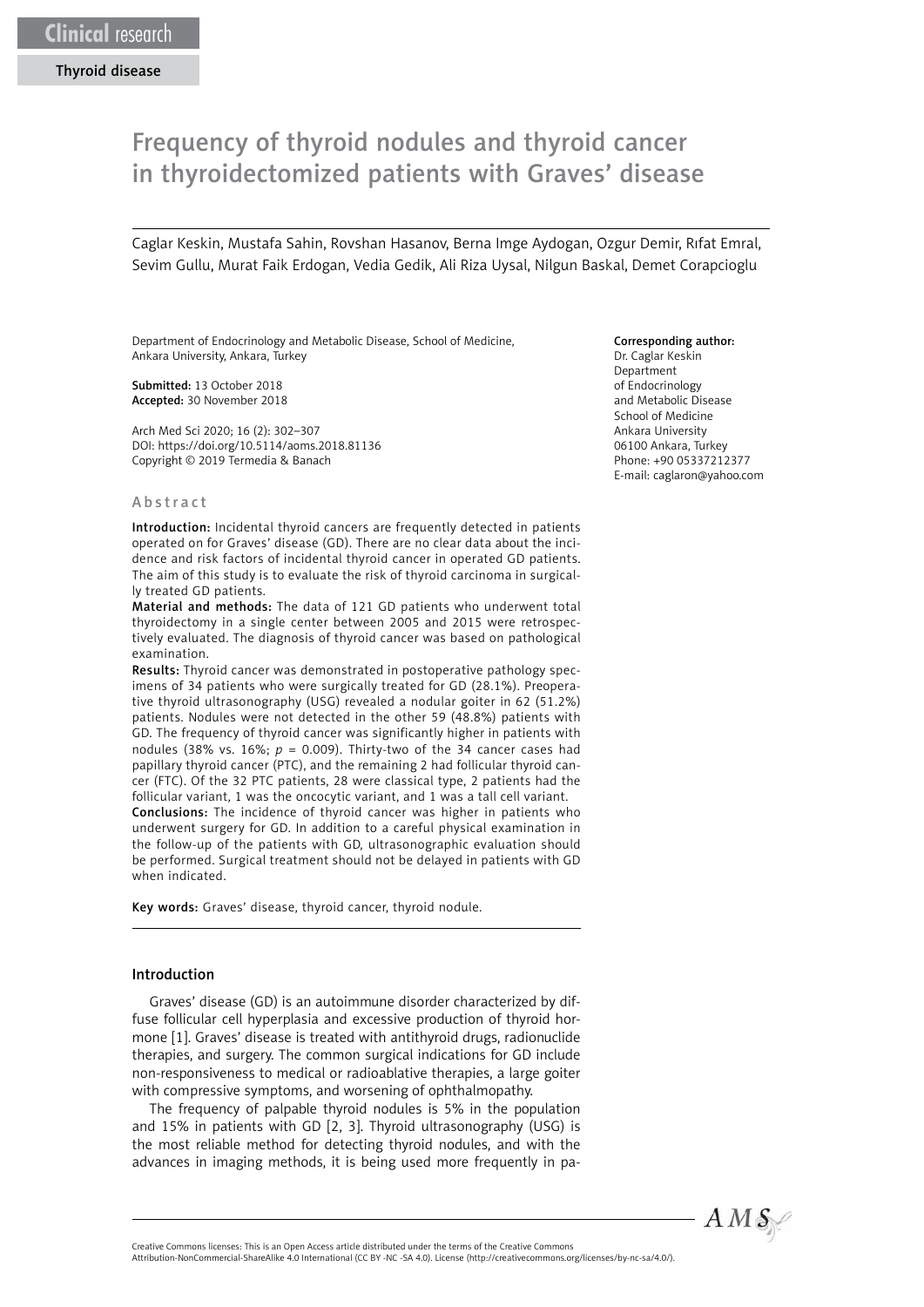tients with GD. Nodular lesions may be found in GD with thyroid USG in the preoperative period. The potential malignancy risk of thyroid nodules and the predictive factors for the development of incidental thyroid cancer in GD remain unknown. In previous studies, the incidence of papillary thyroid carcinoma (PTC) in patients with GD has been reported to be in the range of 2–17% [4–11]. Recently, Boutzios *et al*. and Wei *et al*. reported incidences of 33.7% and 32% of PTC in patients with GD respectively [12, 13]. Even though this issue is still controversial, these studies and other earlier studies suggest an increased risk of thyroid cancer in patients with GD, with the vast majority being incidentally detected micropapillary thyroid cancers. Also, Pellegriti *et al.* showed that the clinical course of thyroid cancer is more aggressive in patients with GD than in euthyroid control subjects [3]. The mechanisms responsible for the increased thyroid cancer incidence in patients with GD have not been clearly established yet. It is thought that thyroid stimulating antibodies may be responsible for this increase [14, 15].

The aim of this study was to evaluate the prevalence of thyroid nodules and thyroid cancer (TC) in patients who were surgically treated for GD. Another aim of the study was to determine the incidence of incidental thyroid cancer and its clinical course in these patients.

#### Material and methods

This is a retrospective, population-based study. The GD database of the Department of Endocrinology and Metabolic Diseases at Ankara University, Faculty of Medicine was used to identify patients who were operated on for GD. Out of 2105 patients with a diagnosis of GD, 121 patients who had a history of total thyroidectomy with or without central lymph node (LN) dissection during 2005–2015 were retrieved for this analysis (Figure 1). Demographic data, laboratory values, preoperative thyroid USG findings, thyroid autoantibodies, fine-needle aspiration cytology (FNAC) and postoperative pathology results were collected retrospectively.

The diagnosis of GD was made with typical symptoms and laboratory findings that included increased serum triiodothyronine (T3) and thyroxine (T4) levels, decreased thyroid stimulating hormone (TSH) levels, and diffuse uptake on thyroid scintigraphy. In most cases, the diagnosis was supported with increased thyroid stimulating antibody (TRAb) levels. None of the patients had previously received external irradiation to the neck, a family history of thyroid cancer, or an autoimmune thyroid disease.

The main indications for GD surgery included failure of antithyroid drug treatment or development of side effects with these drugs ( $n = 65, 53\%$ ),



Figure 1. Groups of patients included in the study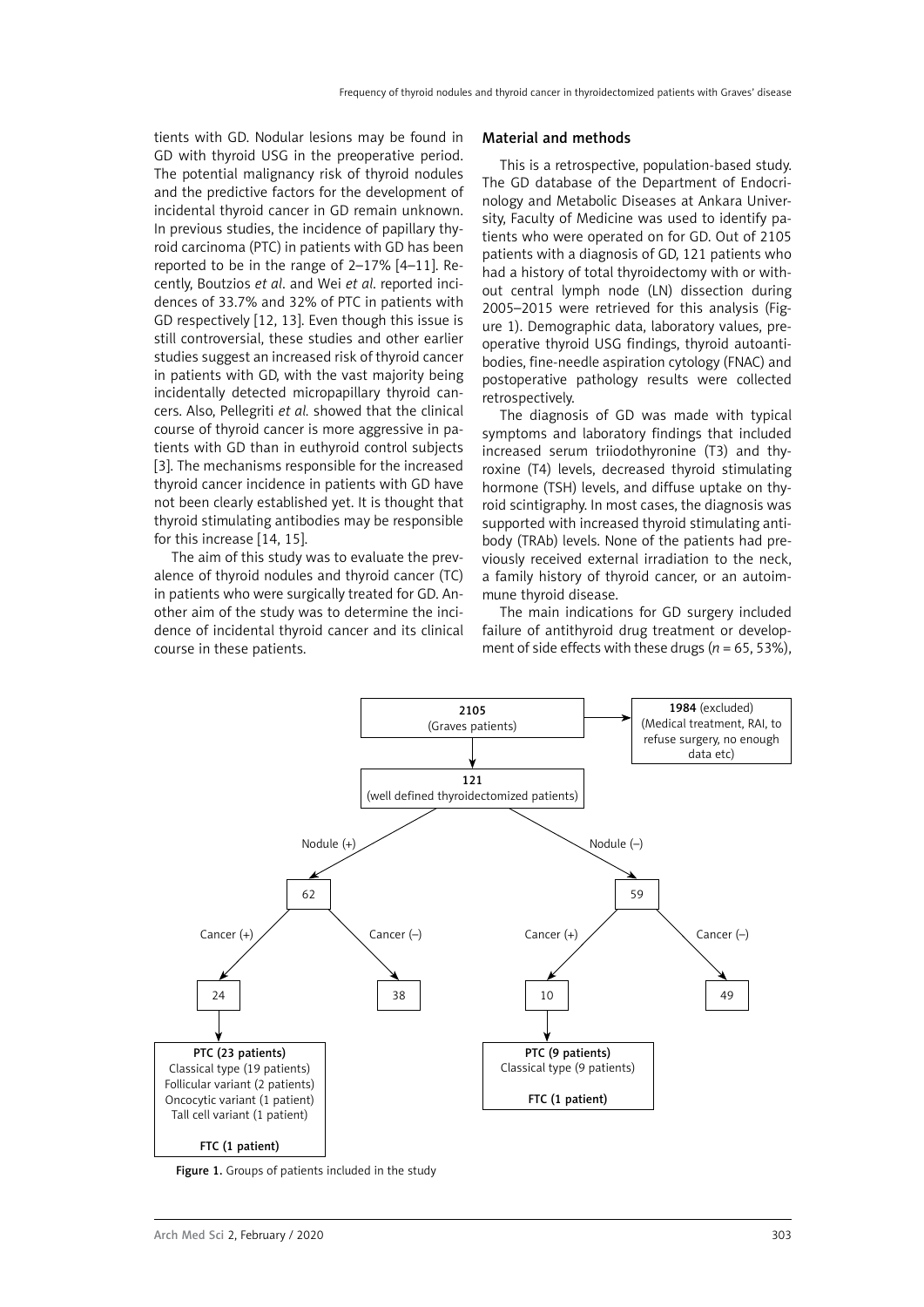severe ophthalmopathy (*n* = 39, 32.3%), suspicion of malignancy on FNAC ( $n = 13, 10.7\%$ ), or a goiter that caused compression symptoms in the trachea or esophagus ( $n = 4$ , 3.3%).

All patients were examined using high-resolution B-mode grayscale USG (BUS), power Doppler USG (PD), and real-time ultrasound elastography (USE) (Hitachi EUB 7000 HV machine with 6–13- MHz linear transducer).

## Statistical analysis

The frequency distribution of categorical variables between subgroups was compared by the  $\chi^2$  test. Numerical variables were compared by the unpaired *t*-test. Statistically significant results obtained from univariate analysis were submitted to multivariate logistic regression. A *p*-value 0.05 was considered to be statistically significant. SPSS software version 22 (IBM) was used for statistical analysis.

# Results

One hundred twenty-one patients were included in this study. Ninety patients (90/121, 74.4%) were female, and 31 were male (31/121, 25.6%). The median age at the time of diagnosis was 39 years (range: 17–79). Preoperative thyroid USG revealed a nodular goiter in 62 (51.2%) patients. No nodule was detected in the remaining 59 (48.8%) patients with GD. Median age at diagnosis was significantly higher in patients with nodules compared to those without a nodule (45 (19–79) vs. 34 (17–67; *p* < 0.001)). Other parameters (gender, TSH, fT3, fT4, autoantibody titers) did not differ between the two groups (Table I). The percentage of nodules that measured less than 1 cm and larger than 1 cm was 14.5% and 85.5% respectively.

| Table I. Clinicopathological characteristics of patients |  |  |
|----------------------------------------------------------|--|--|
|----------------------------------------------------------|--|--|

Thyroid cancer was identified in postoperative pathology specimens of 34 (28.1%) patients. The frequency of thyroid cancer was significantly higher in patients with nodules compared to patients without a nodule (38% vs. 16%; *p* = 0.009). Patients with thyroid cancer were older than the patients without thyroid cancer (45 (19–79) vs. 37 (17–69);  $p = 0.029$ ). There was not a statistically significant difference in thyroid cancer incidence in male gender compared with female gender (5/31, 16% vs. 29/90, 32%;  $p = 0.086$ ). Thyroid stimulating hormone receptor antibody and thyroid peroxidase antibody (anti-TPO) titers were significantly lower in patients with thyroid cancer (Table II).

By multivariate analysis, the presence of nodules (OR = 3.00, 95% CI: 1.25–7.2) and lower TRab serum levels were independent predictors of thyroid cancer in surgically treated patients with GD (OR = 1.01, 95% CI: 1.0–1.02) (Table III). All TC patients had differentiated TC. Of the 34 cancer patients, 32 had papillary thyroid cancer (PTC) and 2 had follicular thyroid cancer (FTC). In 21 of 34 differentiated thyroid cancer (DTC) patients (61%), tumor size was less than 10 mm in diameter (microcarcinoma). Of the 32 PTC cases, 28 were classical type, 2 were the follicular variant, 1 was the oncocytic variant and 1 was tall cell variant PTC (Table IV). Lymph node involvement was present in 3 (9%) of 34 patients with TC. There were 5 cases with extrathyroidal extension (15%), 2 cases with lymphovascular invasion (6%), and 19 cases with capsular invasion (56%) (Table IV).

Thirteen (38%) DTC cases showed multiple tumor foci. TC was detected in 28% of all thyroidectomized patients, and of them 38% of patients with nodular goiter. The prevalence of incidental TC without nodules was 8% (10/121). Nine of them were PTC and 1 was FTC. Of the 24 thyroid cancer patients with a nodular goiter, 23 had PTC and 1 had FTC.

| Parameter                         | Total patients<br>$(n = 121)$ | GD with diffuse<br>goiter ( $n = 59$ ) | GD with nodular<br>goiter $(n = 62)$ | P-value |
|-----------------------------------|-------------------------------|----------------------------------------|--------------------------------------|---------|
| Sex:                              |                               |                                        |                                      | 0.14    |
| Female                            | 90 (74.4%)                    | 40 (67.8%)                             | 50 (80.6%)                           |         |
| Male                              | 31 (25.6%)                    | 19 (32.2%)                             | 12 (19.4%)                           |         |
| Age [years]                       | 39 (17-79)                    | $34(17-67)$                            | 45 (19-79)                           | < 0.001 |
| TSH, mean (min.-max.) [µIU/ml]    | $0.006(0.001 - 0.665)$        | $0.005(0.001 - 0.043)$                 | $0.007(0.001 - 0.665)$               | 0.86    |
| $fT4$ , mean (min.-max.) [pmol/l] | $32.5(7.9-100)$               | $30.7(15.6 - 100)$                     | 32.6 (7.9-100)                       | 0.27    |
| fT3, mean (min.-max.) [pmol/l]    | $13.1(4.3-43)$                | $13.1(6-38.5)$                         | $13(4.3-43)$                         | 0.52    |
| TRab, mean (min.-max.) [U/l]      | $47(11-675)$                  | 49.8 (11.9–675)                        | 43.5 (11.2–675)                      | 0.19    |
| Anti-TPO, mean (min.-max.) [U/ml] | 109 (0.3-3385)                | 139.6 (0.9-3385)                       | 84.2 (0.3-2550)                      | 0.27    |
| Thyroid cancer                    | 34 (28%)                      | 10 (16%)                               | 24 (38%)                             | 0.009   |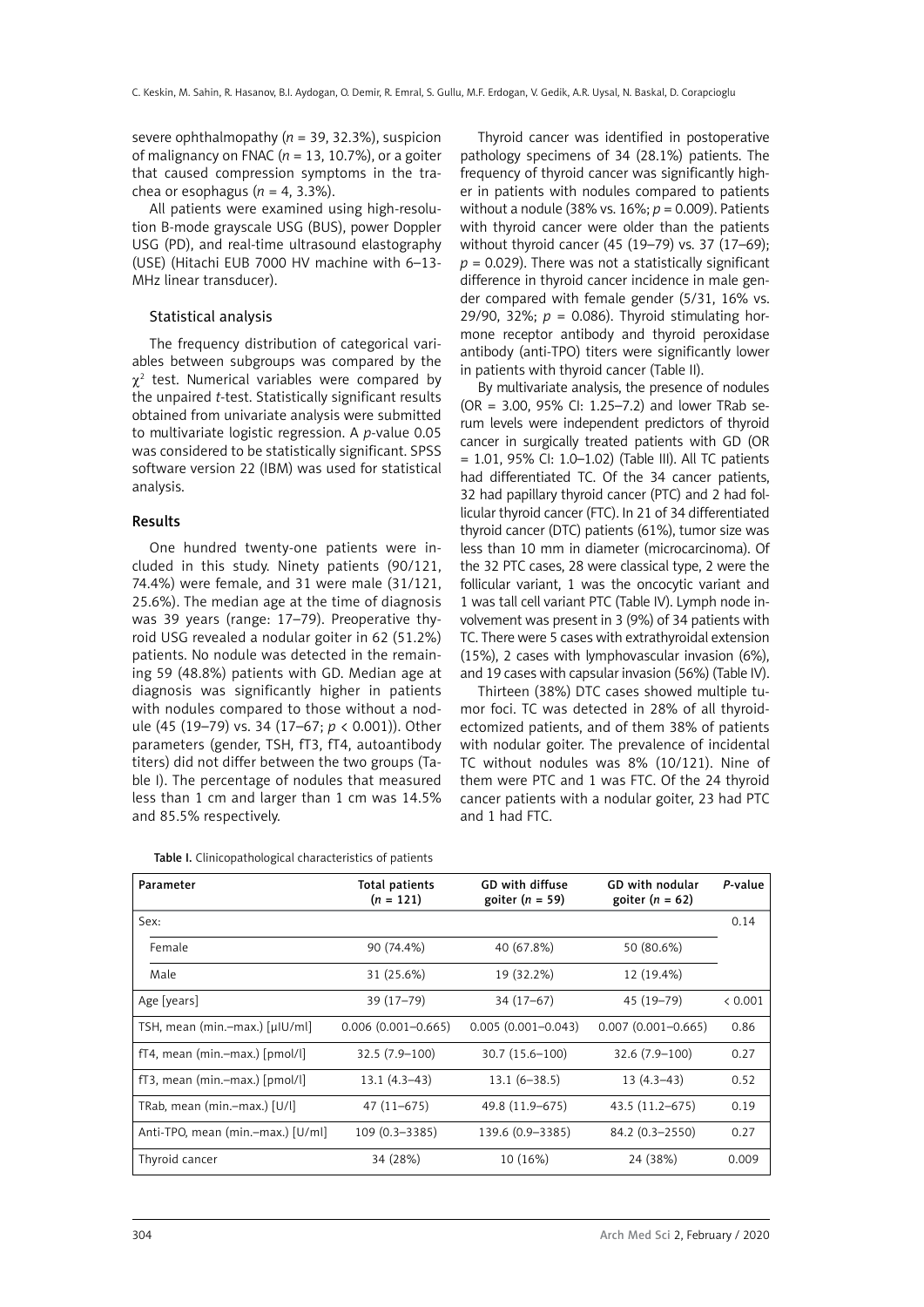| Parameter             | Cancer (+) $(n = 34)$ | Cancer $(-)$ $(n = 87)$ | P-value |
|-----------------------|-----------------------|-------------------------|---------|
| Age [years]           | $45(19 - 79)$         | $37(17-69)$             | 0.029   |
| Sex (F/M)             | 29/5                  | 61/26                   | 0.10    |
| Nodule status $(+/-)$ | 24 / 10 (70%)         | 38/49 (43%)             | 0.009   |
| TSH [µIU/ml]          | $0.063(0.001 - 0.33)$ | $0.006(0.001 - 0.665)$  | 0.59    |
| fT4 [pmol/l]          | $30.5(7.9 - 76)$      | 32.6 (14.6-100)         | 0.57    |
| $fT3$ [pmol/l]        | $11.6(4.3-25)$        | $13.4(5.5-43)$          | 0.11    |
| TRab [U/l]            | 30 (11.9-300)         | 51 (11.2–675)           | 0.002   |
| Anti-TPO [U/ml]       | 53.7 (0.3-1719)       | 159 (0.4-3385)          | 0.004   |

Table II. Comparison of patients with and without thyroid cancer

# Discussion

In this study, TC was frequently detected (28% (34/121)) in thyroidectomized patients with GD, and a significant portion (8%; 10/121) was detected incidentally. Most of the cases were lowrisk papillary thyroid microcarcinoma (9/10; 90%). There has been an increasing interest in the coexistence of thyroid cancer and GD in recent years. In many cases, thyroid cancer is detected incidentally in pathological examinations. It is controversial whether this is an actual increase or a consequence of selection bias. We found that the incidence of thyroid cancer in patients with GD was higher than previously reported incidences in earlier studies. In a review by Belfiore *et al.*, the rate of thyroid cancer in GD patients with palTable III. Multivariate analysis for the prediction of TC in surgically treated GD patients

| Variable         | OR (95% CI)        | P-value |
|------------------|--------------------|---------|
| To have a nodule | $3.00(1.25 - 7.2)$ | 0.01    |
| Lower TRab level | $1.01(1.00-1.02)$  | 0.04    |

*Age, TRab, nodule status, and anti-TPO included for this analysis.*

pable thyroid nodules varied from 2% to 46% [16]. Gabriele *et al.* reported that among 425 patients who underwent thyroidectomy for hyperthyroidism, only 7 had thyroid cancer. In the same study, thyroid cancer was not detected in any of the 64 patients with GD [14]. Our results are similar to rates reported by Boutzios *et al.* and Wei *et al.*,

Table IV. Clinicopathological characteristics of thyroid cancer patients

| Parameter                | <b>Total patients</b><br>$(N = 34)$ | Without nodule<br>$(N = 10)$ | With nodule<br>$(N = 24)$ |
|--------------------------|-------------------------------------|------------------------------|---------------------------|
|                          | n (%)                               | n (%)                        | n (%)                     |
| Tumor size [cm]:         |                                     |                              |                           |
| $\leq 1$                 | 21(61.8)                            | 9(90)                        | 12(50)                    |
| >1                       | 13 (38.2)                           | 1(10)                        | 12(50)                    |
| PTC (variants):          | 32 (94)                             | 9(28)                        | 23(72)                    |
| Classical type           | 28 (87)                             | 9(100)                       | 19 (82)                   |
| Follicular variant       | 2(6)                                | -                            | 2(9)                      |
| Oncocytic variant        | 1(3)                                |                              | 1(4)                      |
| Tall cell variant        | 1(3)                                |                              | 1(4)                      |
| <b>FTC</b>               | 2(6)                                | 1(50)                        | 1(50)                     |
| Multifocal lesions       | 13 (38)                             | 4(40)                        | 9(37)                     |
| Lymph node metastasis    | 3(9)                                |                              | 3(12)                     |
| Extrathyroidal extension | 5(15)                               |                              | 5(21)                     |
| Vascular invasion        | 2(6)                                |                              | 2(8)                      |
| Capsular invasion        | 19 (56)                             | 5(50)                        | 14 (58)                   |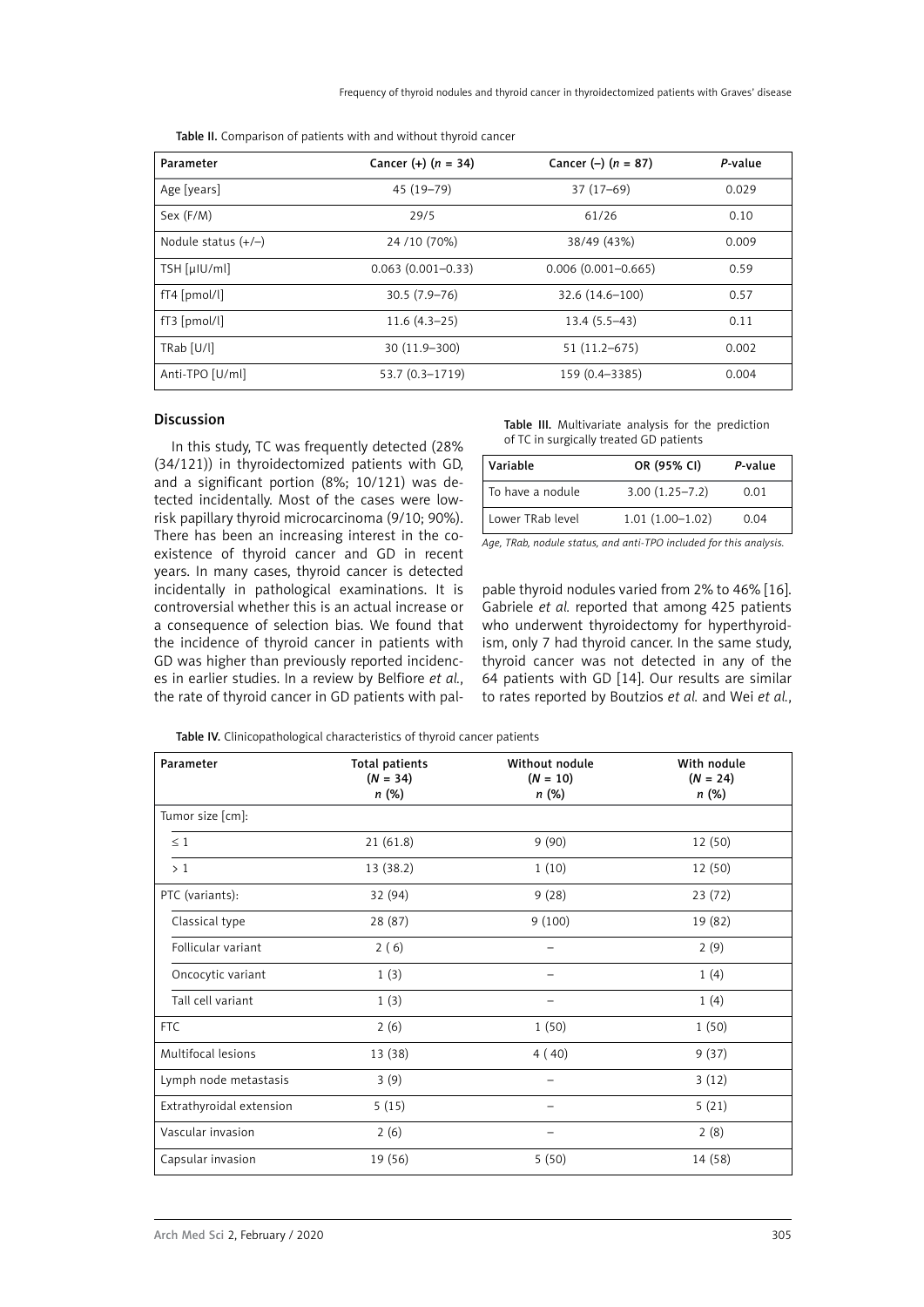which were 33.7% and 32% respectively, but higher than the rates reported by Ren *et al.* (13.7%) and Tam *et al.* (8%) [17, 18]. Wei *et al.* also reported a 69% rate of thyroid cancer in patients with nodular GD. In a meta-analysis of frequency of thyroid cancer in GD by Staniforth *et al.*, patients with nodular GD were found to be approximately 5 times more likely to be diagnosed with thyroid carcinoma than those without nodules [19]. In accordance with these studies, our results showed that presence of nodule was an independent predictor for thyroid cancer in thyroidectomized patients with GD. The nodular GD group had more local invasive features than the nodule-free group in terms of multifocality, lymph node metastasis, and lymphovascular invasion.

The frequency of incidental thyroid cancer among all thyroid cancer cases was 29% in our study. Similarly, this frequency was found to be 20% in the study conducted by Ren *et al*. Erbil *et al*. found a 67% incidence of incidental thyroid cancer in GD patients who were diagnosed with thyroid cancer [20]. Although these results may indicate that the risk of developing thyroid cancer is high, it should be noted that selection bias may also cause this condition. Further randomized control studies are needed to make clearer comments on this issue.

Due to our analysis, frequency of nodule and thyroid cancer risk may increase with age in GD. These results are consistent with the literature. There are studies in the literature showing that thyroid cancers diagnosed at a younger age are more aggressive, but we did not find such a result in our study.

In our study, there was no significant difference in thyroid cancer incidence in male gender compared with female gender (5/31, 16% vs. 29/90, 32%;  $p = 0.086$ ). This study was conducted only for patients with GD and therefore the number of women in the study group was significantly higher than the number of men.

Patients with papillary microcarcinoma nearly always have a good clinical outcome and no metastatic disease. Micrometastasis to lymph nodes rarely occurs and needs further investigations [11, 21]. In our study, the majority of cases were micropapillary thyroid cancer which did not have a lymph node metastasis or extrathyroidal invasion. Two previous studies performed with a euthyroid control group did not follow a worse clinical course in patients with DTC and GD [7, 22]. In contrast to these studies, in a study conducted by Pellegriti *et al.* over a 14-year median follow-up, patients with non-occult differentiated thyroid cancer and GD were shown to have a higher disease-specific mortality rate than the euthyroid control group [3]. Ren *et al.* identified 12 patients with incidental thyroid carcinomas from 347 patients with GD (4%) and detected distant metastases in two of them.

Furthermore, it is uncertain how an approach will be implemented in the treatment of microcarcinoma. It is known that microcarcinomas have a good clinical course. Some authors argue that advanced examination and treatment protocols for these clinically insignificant incidental lesions are not cost effective.

Another issue is whether to choose more aggressive treatment approaches in patients with nodular GD. According to some authors, early thyroidectomy is the most appropriate choice for these patients [10]. In fact, total thyroidectomy is considered the most effective and definitive treatment, even in patients with non-nodular GD. Nevertheless, total thyroidectomy carries some risks including permanent hypoparathyroidism and vocal cord dysfunction. Also surgeons can experience difficulties during surgery, especially due to the increased vascularity and chronic inflammation in the thyroid tissue of GD. Therefore, surgical treatment still remains a less preferred method than medical and radioactive iodine treatments in GD. Complications of surgery are rarely encountered when thyroidectomy is performed by experienced surgeons in tertiary care centers [23].

These results suggest that thyroidectomy, if performed by experienced surgeons, would be a suitable approach in patients with nodular GD. In patients without nodules, it may be more appropriate to decide according to conventional surgical indications to avoid over-treatment. Because of the increased frequency of incidental thyroid cancer in GD, surgery would be a good alternative in selected patients.

The causal relationship between GD and thyroid cancer has not been clearly elucidated. It is known that thyroid cancers seen in GD patients follow a worse clinical course than thyroid cancers seen in euthyroid patients [3, 24]. Belfiore *et al.* and Pellegriti *et al.* previously reported that thyroid carcinomas associated with GD are more aggressive than those in euthyroid patients and patients with non-autoimmune hyperthyroidism [24, 25]. However, there is a limited number of studies that examine the effects of TRab titers on the development of thyroid cancer in patients with GD. Ergin *et al*. found no significant association between thyroid stimulating immunoglobulin (TSI) titers and DTC development in a study with 248 surgically treated GD patients [26]. In contrast to the earlier literature, a lower TRab level was an independent predictor of thyroid cancer in our study. This was also the most remarkable result of our study, because in previous studies it was hypothesized that the level of TRab titers was responsible for the increased incidence of thyroid cancer in patients with GD. We believe that the different binding pattern of TRab to